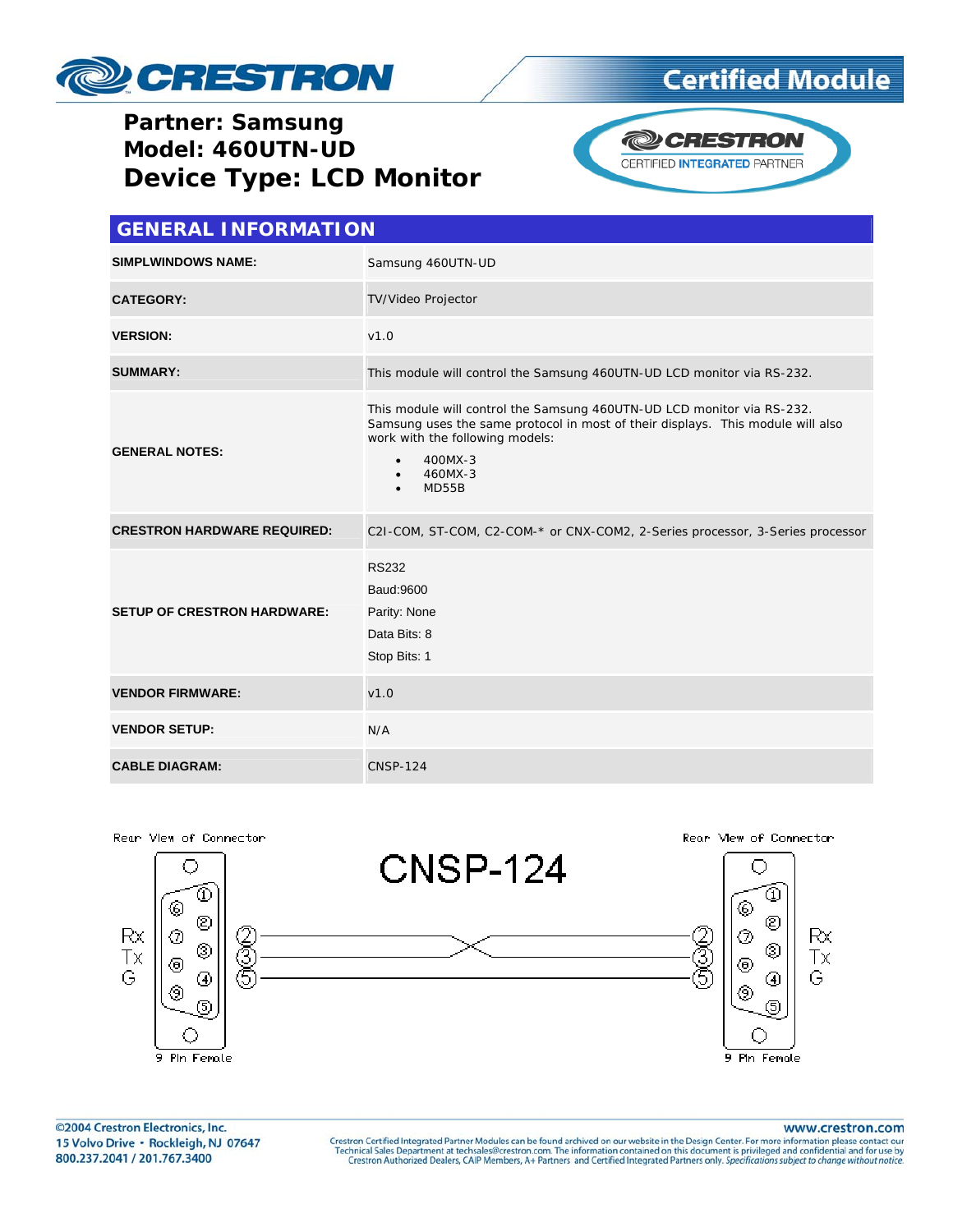

### **Partner: Samsung Model: 460UTN-UD Device Type: LCD Monitor**





#### **CONTROL:**

| Power_ <on off="" toggle=""></on> | D | Pulse to power the device on or off.                     |
|-----------------------------------|---|----------------------------------------------------------|
| $Input_$ *                        | D | Pulse to select input.                                   |
| Mute_ <on off="" toggle=""></on>  | D | Pulse to enable or disable audio mute.                   |
| Aspect_*                          | D | Pulse to select aspect ratio auto.                       |
| Auto_Adjust                       | D | Pulse to select auto adjust (RGB).                       |
| OSD_ <on off="" toggle=""></on>   | D | Pulse to enable or disable the on screen display.        |
| Contrast_ <up down=""></up>       | D | Assert to adjust device's current contrast level.        |
| Brightness_ <up down=""></up>     | D | Assert to adjust device's current contrast level.        |
| Color_ <up down=""></up>          | D | Assert to adjust device's current color level.           |
| Tint_ <up down=""></up>           | D | Assert to adjust device's current tint level.            |
| Sharpness <up down=""></up>       | D | Assert to adjust device's current sharpness level.       |
| Volume_ <up down=""></up>         | D | Assert to adjust device's current volume level.          |
| Poll Enable                       | D | When high, device is polled for its power status.        |
| <b>Poll_Settings</b>              | D | When high, device is polled for its general settings     |
| From_Device                       | S | Serial signal to be routed from a 2-way serial com port. |

| <b>FEEDBACK:</b>        |   |                                                    |  |  |
|-------------------------|---|----------------------------------------------------|--|--|
| Power Is < On/Off>      | D | Indicates that the power is currently on or off.   |  |  |
| Input_Is_ $*$           | D | Indicates the current input selected.              |  |  |
| Mute Is < On/Off>       | D | Indicates the audio mute status.                   |  |  |
| Aspect_Is_*             | D | Indicates the current aspect.                      |  |  |
| OSD Is <0n/0ff>         | D | Indicates the current OSD status.                  |  |  |
| <b>Contrast_Gauge</b>   | A | Analog value of device's current contrast level.   |  |  |
| <b>Brightness_Gauge</b> | A | Analog value of device's current brightness level. |  |  |

©2004 Crestron Electronics, Inc. 15 Volvo Drive · Rockleigh, NJ 07647 800.237.2041 / 201.767.3400

www.crestron.com

Crestron Certified Integrated Partner Modules can be found archived on our website in the Design Center. For more information please contact our Technical Sales Department at techsales@crestron.com. The information contain